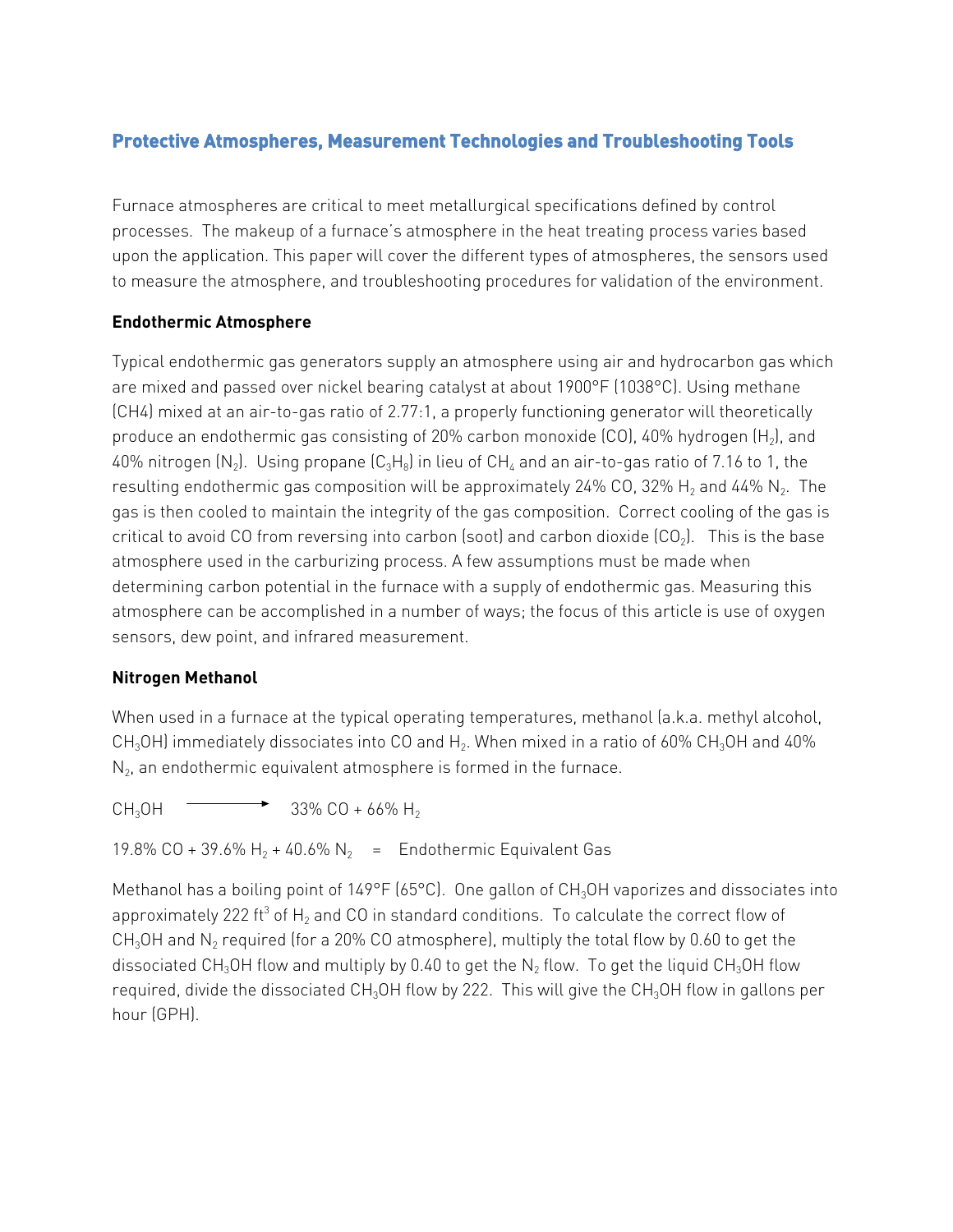For example, if you require 400 CFH of total flow into the furnace:

Dissociated Gaseous  $CH<sub>3</sub>OH = 400*0.60 = 240 CFH$ 

Liquid  $CH_3OH = 240/222 = 1.08$  GPH

 $N_2 = 400*0.40 = 160$  CFH

Assumptions are made when determining carbon potential. Using sensors and the base atmosphere in the furnace under equilibrium conditions, these assumptions must be consistent, known, and repeatable.

## **Exothermic Atmosphere**

Exothermic gas is the byproduct of combustion, and is widely used in the Annealing process. Hydrocarbon gases such as natural gas, propane, or butane are burned in an exothermic gas generator with air to create a rich or lean mixture based on the air-to-gas ratio. Rich, medium, and lean mixtures are described in the chart. The mixtures do contain high moisture content.

|     | RICH EXOGAS | MEDIUM RICH EXOGAS | <b>LEAN EXOGAS</b> |
|-----|-------------|--------------------|--------------------|
| СO  | 11%         | 8%                 | 5%                 |
| CO, | 5%          | 7%                 | 9%                 |
| CН, | 5%          | 5%                 | 5%                 |
| п۰  | 14%         | 10%                | 5%                 |
| N۰, | Balance     | Balance            | Balance            |

## **Measuring an Endothermic Atmosphere in a Generator**

The most common measurement of this atmosphere is confirmed by using a dew point measuring device or an oxygen sensor. Dew point is the temperature and pressure at which water vapor begins to condense into a liquid. The dew point measurement is accomplished by taking a sample of the atmosphere after the cooling section of the generator.

Using an oxygen sensor to measure and control the dew point in an endothermic generator is done via a calculation in the dew point control instrument. This calculation uses the oxygen millivolts generated by the sensor, the hydrogen factor of the controlling instrument, and the temperature of the oxygen sensor. The temperature is required for the calculation but the dew point of the gas is not temperature dependent. Often oxygen sensors are installed at 1900°F (1038°C) although they will provide the same reading when operating at 1500°F (816°C). The generator gas exiting the retort is sent through a heat exchanger to freeze the composition. As long as the sensor is accurately measuring the oxygen millivolts of the gas, the temperature of the sensor can be as low as 1100°F (593°C). Changes in sensor location have occurred over the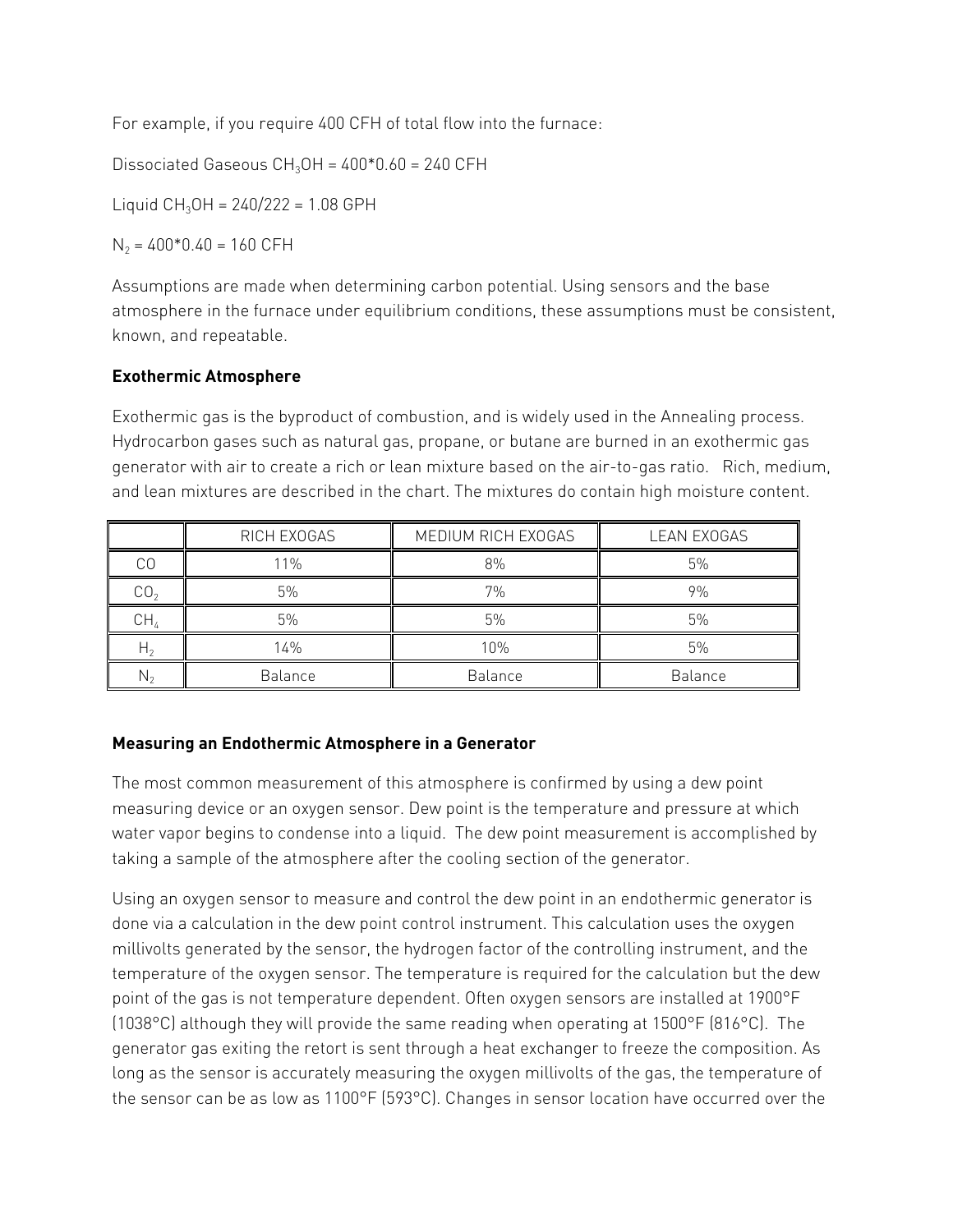years. Initially a sensor would be mounted on the top of a retort in an air cooled fabricated fixture to measure the oxygen. Then a ceramic reheat well mounted through the sidewall of the generator was used. Now a modified sheath with an integral reheat well makes the installation much easier. The sheath and the integral well are aluminized prior to assembly. (See Figure 1) The nickel in the RA330 sheath material does not react with the endothermic gas. This is especially important between 900°F and 1300°F (482°C and 704°C) where, over time, the endothermic reaction will reverse if nickel is available. This type of design has ability to run at lower temperatures, thus allowing many years of operation.

Lambda-style probes like those used in an automobile engine are used in generator applications, but do not provide the long-term stability of the zirconia technology and must be re-oxidized to avoid drift.

Dew point cells, like those used in portable units to verify the generator, can also be applied for continuous monitoring and control. A dew point cell must provide good filtration and avoid water contamination for long-term stability.



### **Measuring an Endothermic Atmosphere in a Furnace**

Dew point, shim stock, and carbon sensors have traditionally been used to measure the endothermic atmosphere in a furnace. The carbon sensor is actually measuring the oxygen content in the furnace which is why the term oxygen and carbon probe are synonymous. An oxygen probe used in-situ for a furnace application has been the standard of the industry for years. Because of the durability, reaction time, and continuous measurement it is the most common form of control.

The oxygen probe will also react with the by-products of combustion if the furnace is gas fired and has a cracked radiant tube. The oxygen will dilute the atmosphere in the heat chamber when the furnace goes to high fire. As a result, the carbon controller will compensate by calling for more enriching gas to increase the carbon potential. This can often be identified on a chart or digital recorder with a saw tooth look to the carbon trend. Setting the control to low fire will eliminate the saw tooth effect and prove the leaky tube as the issue. The next step is to determine which tube is the problem.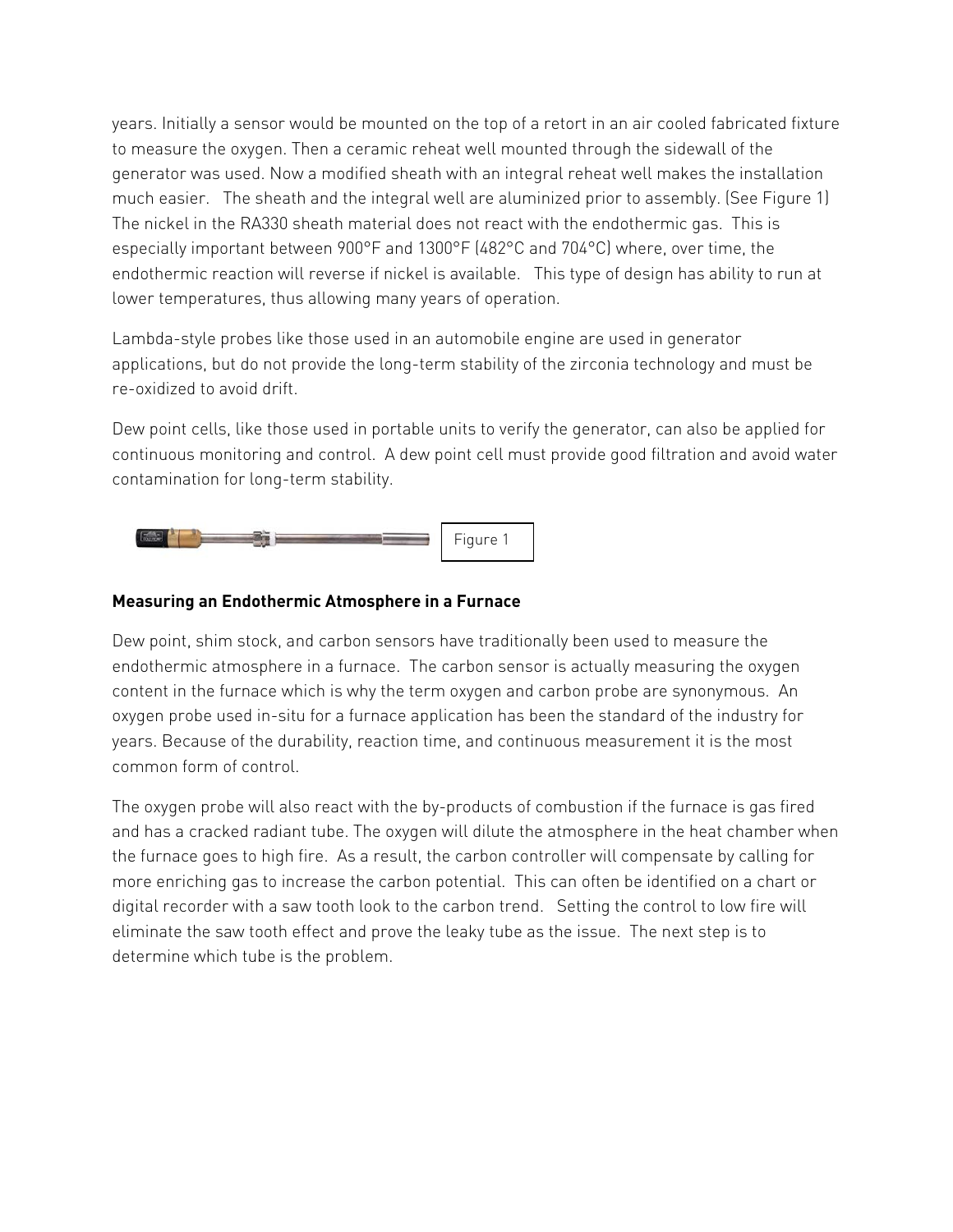



When using an oxygen sensor in a carburizing atmosphere it may require air burnouts. The burnout frequency can be determined by the carburizing process in use.

| Atmosphere Type | Frequency of Sensor | Duration of Sensor | Flow of Burnout |
|-----------------|---------------------|--------------------|-----------------|
|                 | Burnout             | Burnout            | Air             |
| Neutral         | 24 Hours            | 90 Seconds         | Minimum 10 CFH  |
| High Carbon     | 8 to 12 Hours       | 90 Seconds         | Minimum 10 CFH  |

A burnout consists of at least 10 CFH of air piped to the burn off fitting on the head of the probe. Pumped room air or filtered combustion air are most commonly used. It is important not to used compressed air due to the contamination of water and oil often present that can damage the oxygen probe. The carbon controller should control the frequency of the burnout and the duration. If this is not controlled by the carbon controller, excessive gas will be used while the burn off is taking place to compensate for the flow of air to the probe. Burnout flow and duration recommendations vary by manufacturer based on sheath diameter and tip design. It is good practice never to exceed 90 seconds to avoid overheating the tip of the probe. A consistent way to verify a correct burnout is to monitor the oxygen millivolts of the carbon controller during the burnout phase. If a proper burnout is taking place the oxygen millivolts will drop below 200 millivolts. This can also vary based upon the circulation in the furnace and the probe placement. If you are not able to reduce the millivolts based on the air supply available you can turn off the circulation fan. This will allow the concentration of air to passing across the tip not to be diluted. Take great care not to leave the fan off for more than 120 seconds.

A possible side effect of extended burnout duration is the oxidation of the tip of the sensor. The problem can manifest itself with oxygen millivolts being elevated over time which will require a lower CO factor setting for the same calculation of carbon. Consideration should be made for the duration of the burnout based upon the carbon level in the furnace.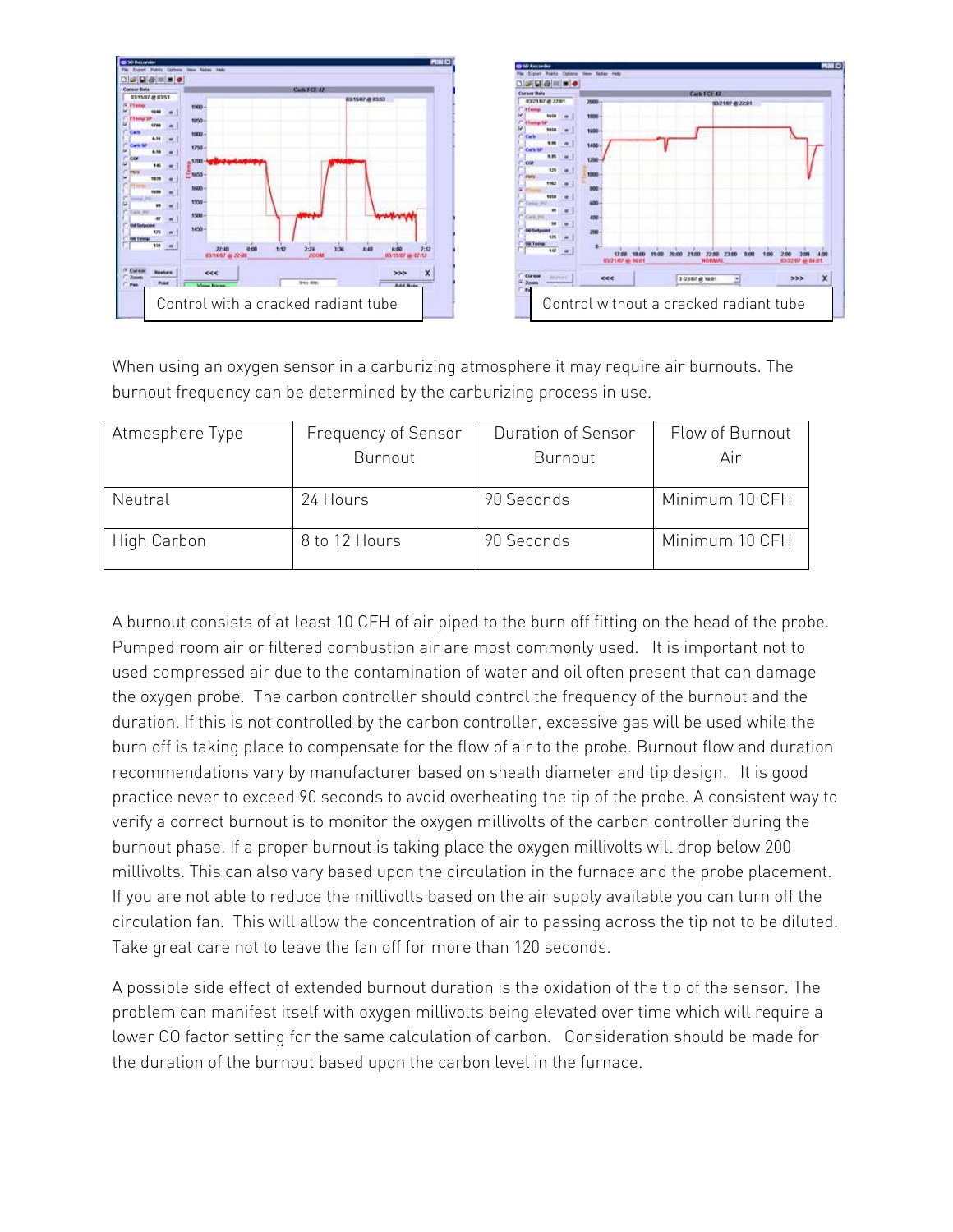An NDIR three gas analyzer can be used to measure the atmosphere in a furnace or generator. The consistency of the endothermic gas produced at the generator significantly affects all downstream processes. In order for the atmosphere to be controlled consistently and accurately in the furnace with an in-situ sensor, it assumes the content of the endothermic gas. You should always view values between 18.8% and 20.5% for CO. The  $CO<sub>2</sub>$  should be between 0.20% and 0.40% with a preferred value of 0.24%  $CO<sub>2</sub>$ . When using propane,  $CO<sub>2</sub>$  range would be 0.35% to 0.45% with a preferred value of 0.40%. If methane  $\text{[CH}_{4}\text{]}$  has a value of 0.50% or less, the generator is performing correctly. If the  $CH_4$  is over 0.50% there may be a problem. It is advisable to burnout the generator as quickly as the facility can take the generator off line. If after burnout the  $CH_4$  climbs back above 0.50% within a week or two then replace the catalyst. If the catalyst is depleted, uncracked  $CH<sub>4</sub>$  from 0.50% to 8.0% will be present. As a result a low dew point  $\left[CH_{4}\right]$  uncracked is very dry) and an increase in the air ratio will occur. The end result will be a wet gas with soot and water coming out of the generator. The furnace will try to compensate by adding more gas. Based on NDIR gas readings with  $CH<sub>4</sub>$  exceeding 0.50% it is recommended one performs a generator burn out. To perform a generator burn out stop the endothermic gas flow. Reduce the temperature of the generator to 1600°F - 1650°F (870°C - 900°C) then start flowing air up to 10% of the total endothermic flow. One should see a flame at the effluent. Once the available carbon is burned the flame will go out. The lower temperature protects the retort in case of a carbon deposit. If there is a carbon deposit present and the temperature is not reduced a localized area may increase dramatically in temperature and damage the retort.

## **Measuring a Nitrogen Methanol Atmosphere in a Furnace**.

If measuring at the furnace using NDIR one should see between 14.0% and 28.0% CO. An ideal CO measurement is 20%. In addition, the  $CO<sub>2</sub>$ , depending on carbon set point, will be from 0.10% to 0.80%. The CH<sub>4</sub> should be zero or as high as 8% depending on carbon set point. All testing should be done with a zero carbon set point and no  $CH_4$  additions, if possible.

If the mixture is set incorrectly and a higher ratio of Methanol to Nitrogen is observed, the readings may show a CO level below 20%. The  $CO_2$  may be 0.60% or higher, the level of  $CH_4$ between 2% to 4%. The  $CH_4$  is actually uncracked methanol. Lower the methanol flow and increase the  $N_2$  until a 20% CO is observed and,  $CH_4$ ,  $CO_2$  readings are reduced. It is always good to figure out the gas mixtures with no  $CH_4$  additions to start out.

Reasons for problems with Nitrogen Methanol might be flow mixture settings, plugging of the sparger, no sparger, or nitrogen bubbles in the supply line. This may be due to pressurizing the methanol liquid with  $N_2$  or a low methanol tank that requires a refill. Another problem may be a furnace that is not tight allowing air to infiltrate.

If you are measuring an endothermic generator based atmosphere of a furnace, the trim gas can be turned off. This can be accomplished by setting a zero set point, or placing the atmosphere